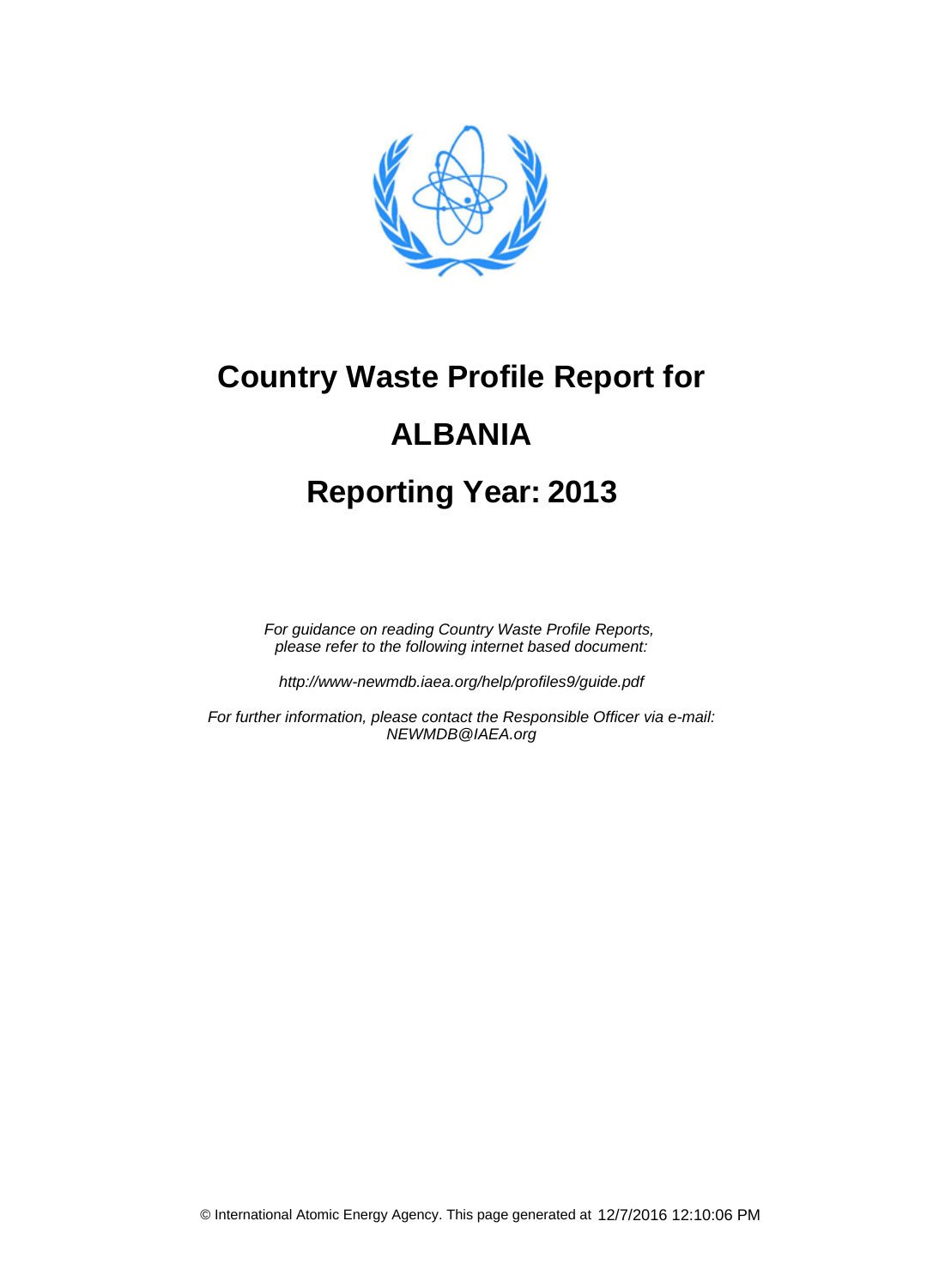International Atomic Energy Agency Nege 1/1 New York 2012 12:00 NEWMDB Report

Page 1/1

### Waste Classification Schemes

Country: ALBANIA

Reporting Year: 2013

 **IAEA Def.**

Waste Class Matrix: **IAEA Def.** This country does use the IAEA Scheme: Yes

Description: The Agency's standard matrix

|                         |             | Distribution % |            |            |
|-------------------------|-------------|----------------|------------|------------|
| <b>Waste Class Name</b> | <b>VLLW</b> | <b>LLW</b>     | <b>ILW</b> | <b>HLW</b> |
| <b>VLLW</b>             | 100.0       | 0.0            | 0.0        | 0.0        |
| <b>LLW</b>              | 0.0         | 100.0          | 0.0        | 0.0        |
| <b>ILW</b>              | 0.0         | 0.0            | 100.0      | 0.0        |
| <b>HLW</b>              | 0.0         | 0.0            | 0.0        | 100.0      |

 **# 30826:**  Comment

Legislation

#### **Definition of «unprocessed waste» and «processed waste»:**

This country uses the IAEA standard definition:

|                    | as-generated<br>waste | processed for<br>handling | processed for<br>storage | processed for<br>disposal |
|--------------------|-----------------------|---------------------------|--------------------------|---------------------------|
| Jnprocessed means: |                       |                           |                          |                           |
| Processed means:   |                       |                           |                          |                           |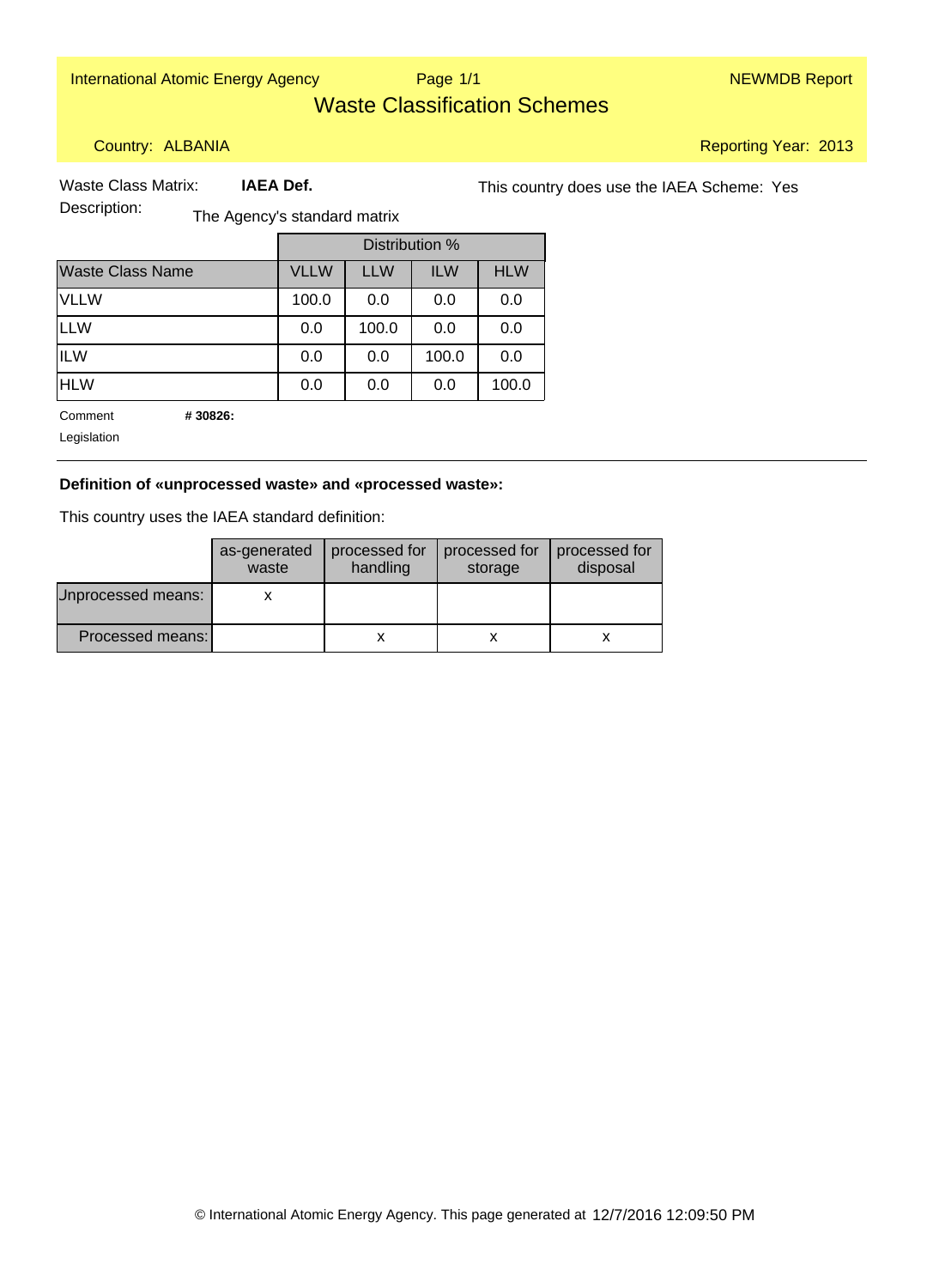#### Page 1/1Groups Overview

#### Country: ALBANIA

| <b>Reporting Group:</b>          | <b>National Total</b> |                           |  |  |  |
|----------------------------------|-----------------------|---------------------------|--|--|--|
| <b>Inventory Reporting Date:</b> | December 2013         |                           |  |  |  |
| Waste Matrix Used:               | IAEA Def.             |                           |  |  |  |
| Description:                     |                       |                           |  |  |  |
| <b>Site Name</b>                 | <b>Facility Name</b>  | <b>Facilities Defined</b> |  |  |  |
| <b>NT</b>                        | <b>NS</b>             | storage                   |  |  |  |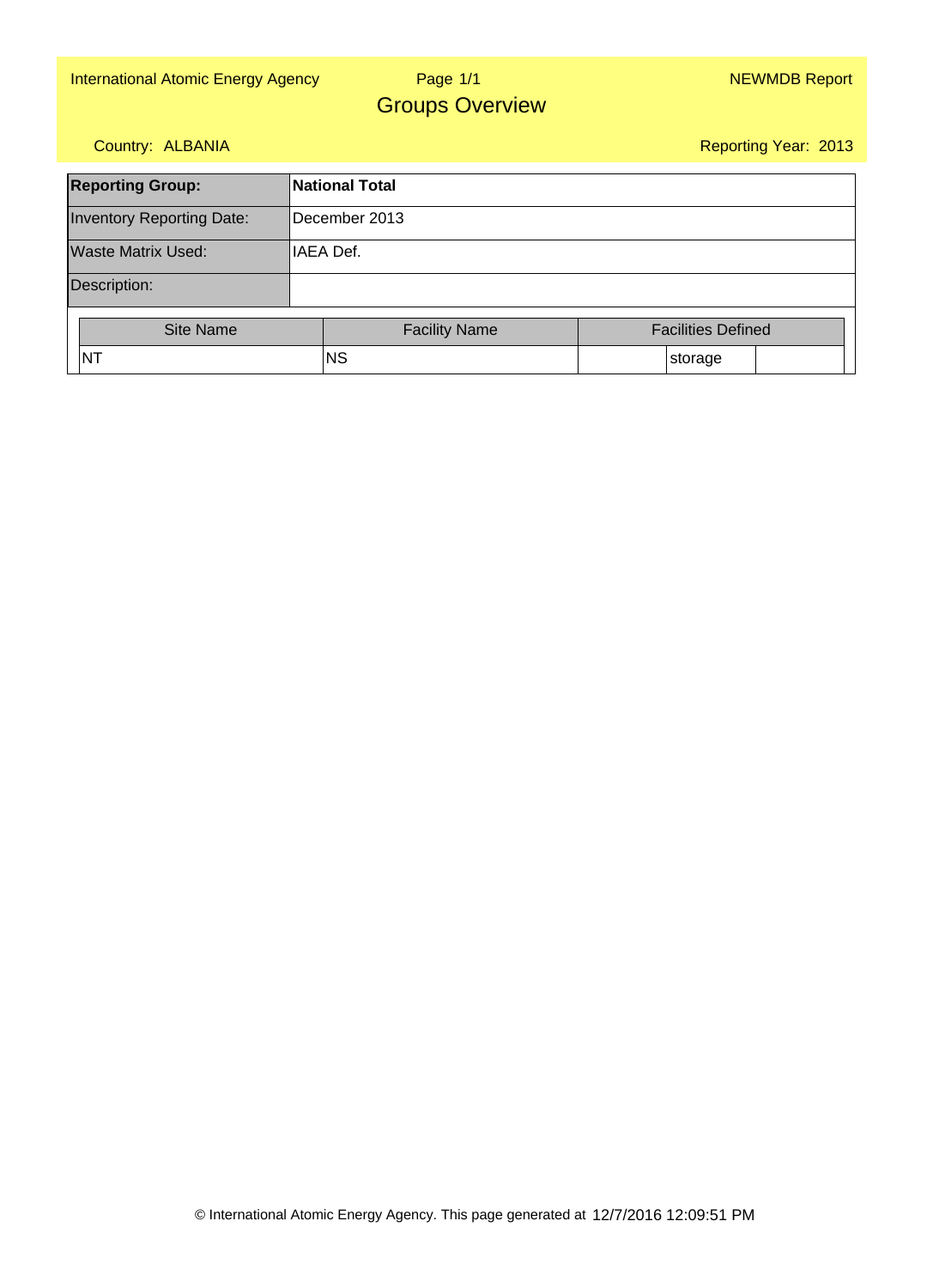Page 1/1

Site (Structure) : NT

Reporting Year: 2013

Country: ALBANIA

Full Name:

Description:

Official Website:

License Holder(s):

Waste management facilities that are located at this site:

| <b>Facility:</b>                                              | <b>NS</b> |           |           |
|---------------------------------------------------------------|-----------|-----------|-----------|
| Description:                                                  |           |           |           |
|                                                               |           |           |           |
| <b>Storage part of facility</b>                               |           | <b>NS</b> |           |
| The following shows storage status for waste classes and SRS. |           |           |           |
| <b>Waste Class</b>                                            |           | Actual    | Planned   |
| <b>VLLW</b>                                                   |           | <b>No</b> | <b>No</b> |
| LLW                                                           |           | Yes       | <b>No</b> |
| <b>ILW</b>                                                    |           | <b>No</b> | No        |
| HLW                                                           |           | <b>No</b> | <b>No</b> |
| List SRS?                                                     | No        |           |           |
| List UMMT?                                                    | No        |           |           |
|                                                               |           |           |           |
| Capacity:                                                     |           |           |           |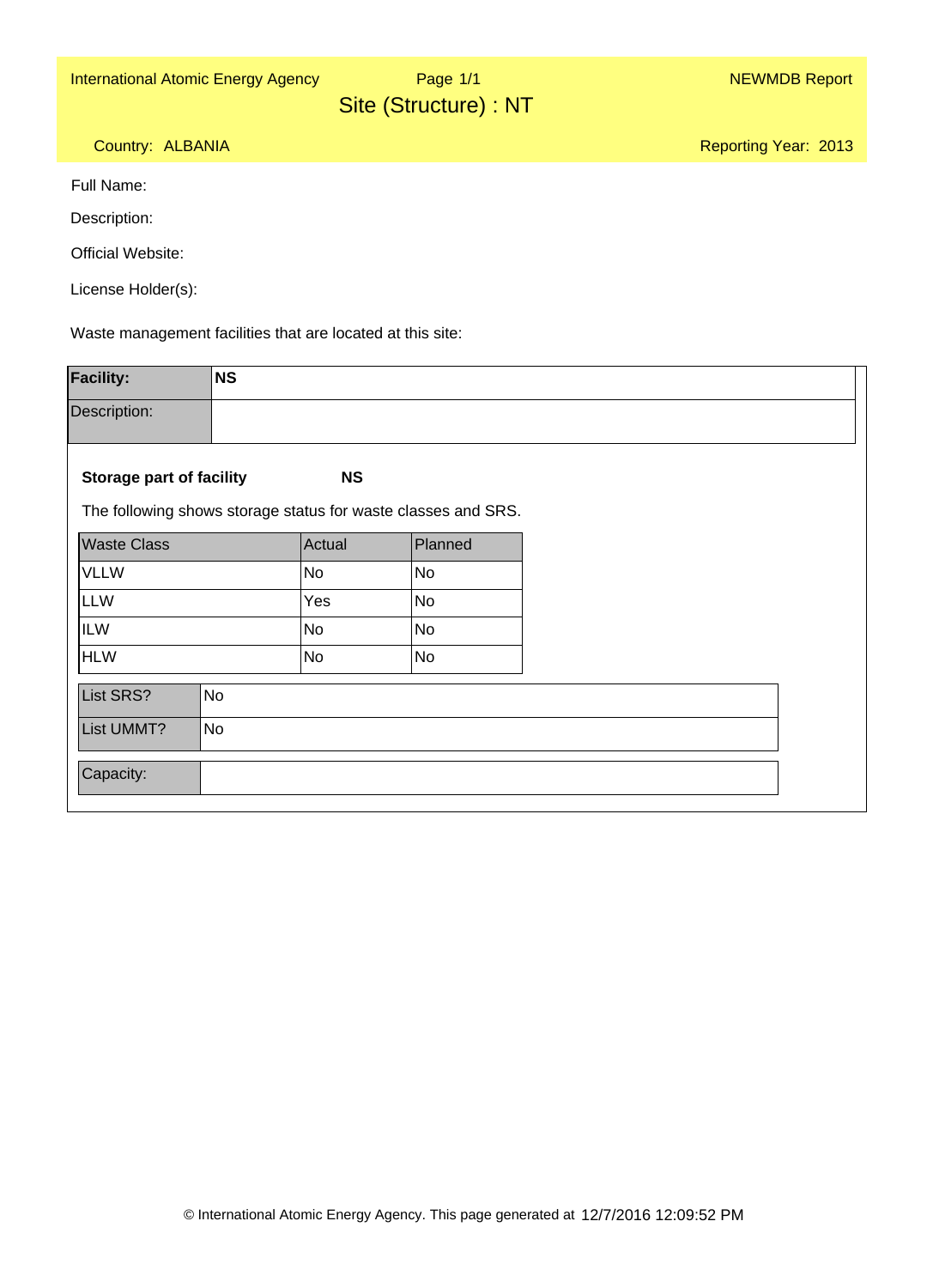| <b>International Atomic Energy Agency</b> | Page 1/1<br>Site (Data) : NT                                                                                                                                          |                              | <b>NEWMDB Report</b> |  |  |
|-------------------------------------------|-----------------------------------------------------------------------------------------------------------------------------------------------------------------------|------------------------------|----------------------|--|--|
|                                           | Stock of waste as at December 2013                                                                                                                                    |                              |                      |  |  |
| Country: ALBANIA                          |                                                                                                                                                                       |                              | Reporting Year: 2013 |  |  |
| Site Name:<br>ΝT                          |                                                                                                                                                                       |                              |                      |  |  |
| Full Name:                                |                                                                                                                                                                       |                              |                      |  |  |
| Inventory Reporting Date:                 | December 2013                                                                                                                                                         | Waste Matrix Used: IAEA Def. |                      |  |  |
| <b>Waste Inventory</b>                    | Est=distribution is an estimate, Proc.=Is the waste processed (Yes/No)? RO=Reactor<br>Operations, FF/FE=Fuel Fabrication/Fuel Enrichment, RP=Reprocessing, NA=Nuclear |                              |                      |  |  |

Applications,DF=Defence, DC/RE=Decommissioning/Remediation, ND=Not Determined



Note: where volume "as dispo" is provided, volume "as is" is used in the graph instead.

| <b>Waste Class:</b>               | LW.                                                                                                                |   |   |                          |                           |      |      |      |        |      |      |      |
|-----------------------------------|--------------------------------------------------------------------------------------------------------------------|---|---|--------------------------|---------------------------|------|------|------|--------|------|------|------|
| <b>Waste Class</b><br><b>Name</b> | Location / Facility   Proc   Est.   Volume "as   Volume "as   RO %   FF/FE %   RP %   NA %   DF %   DC/RE %   ND % |   |   | $is''$ (m <sup>3</sup> ) | dispo'' (m <sup>3</sup> ) |      |      |      |        |      |      |      |
| <b>ILLW</b>                       | Storage                                                                                                            | N | N | 7.0001                   | 7.000                     | 0.00 | 0.00 | 0.00 | 100.00 | 0.00 | 0.00 | 0.00 |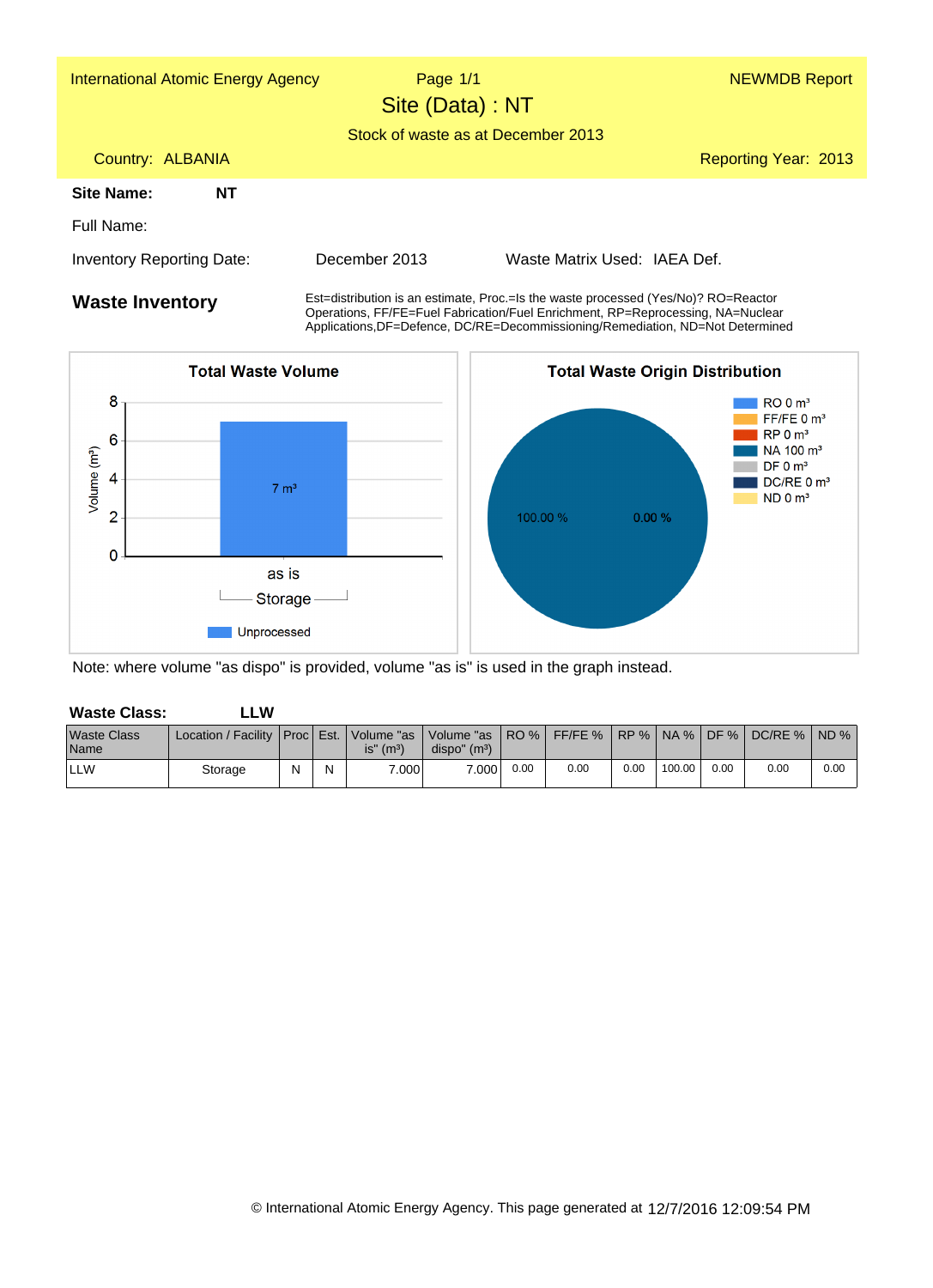Country: ALBANIA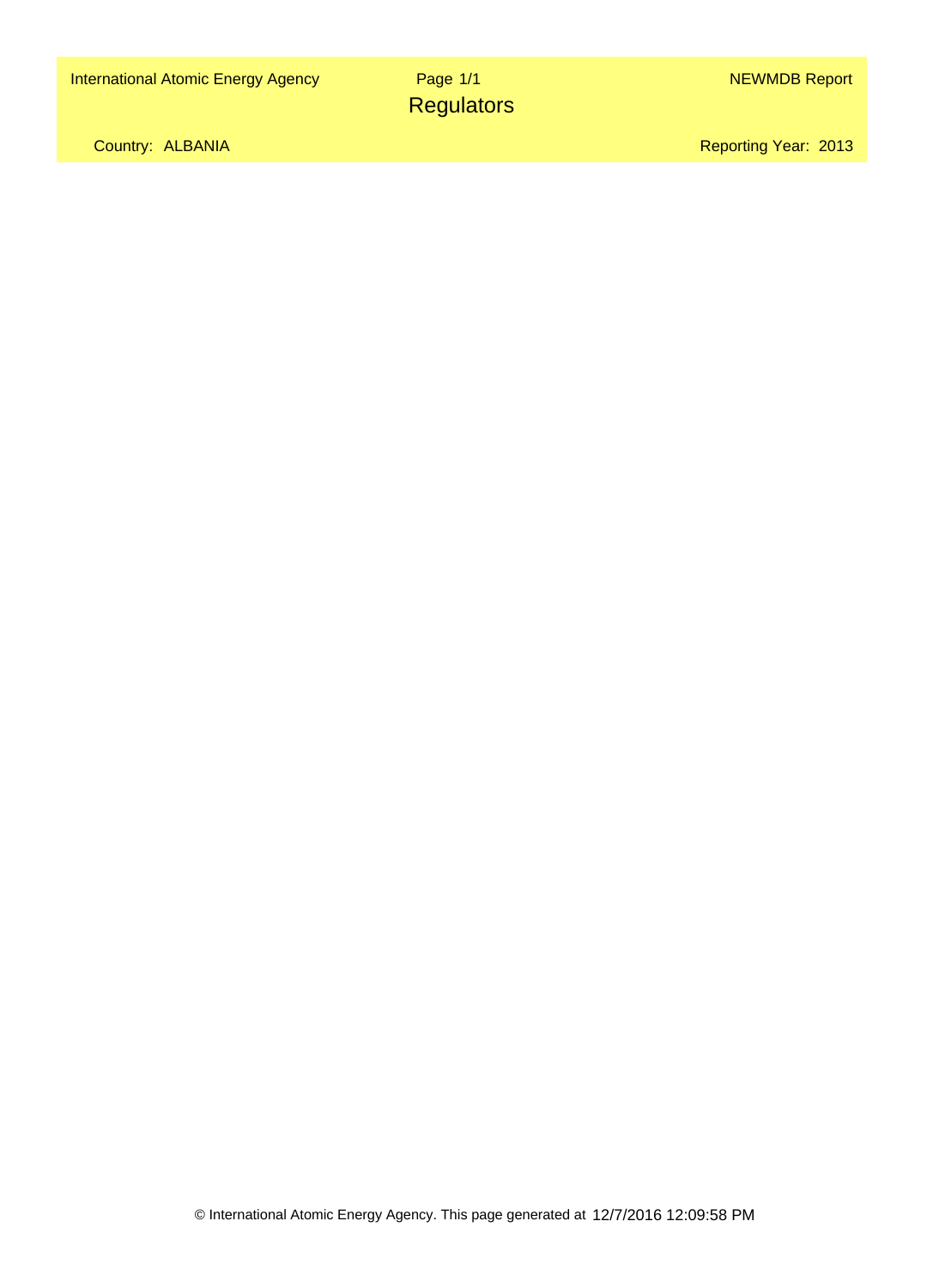### Page 1/1Regulations / Laws

Country: ALBANIA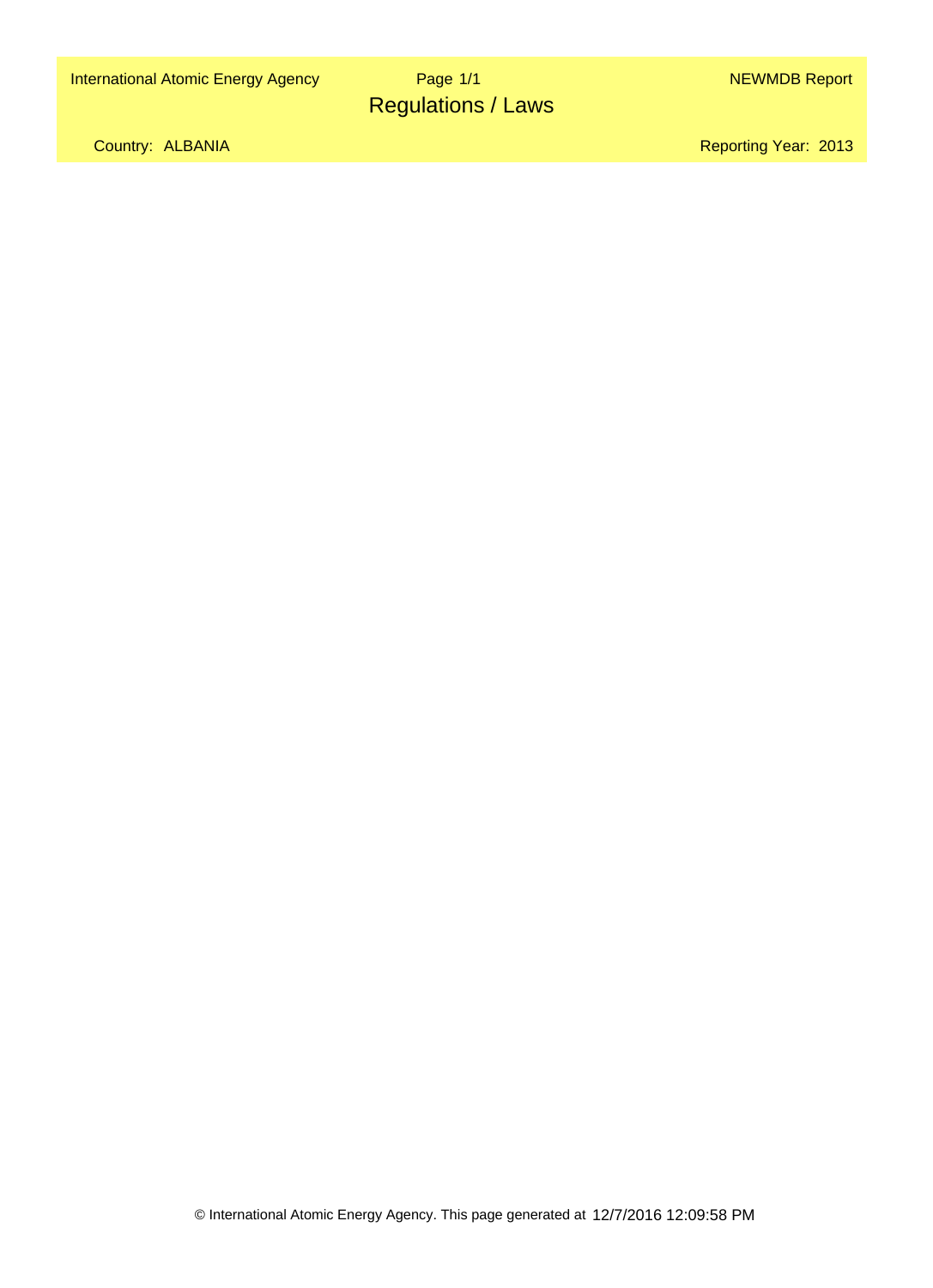Page 1/1**Milestones** 

Country: ALBANIA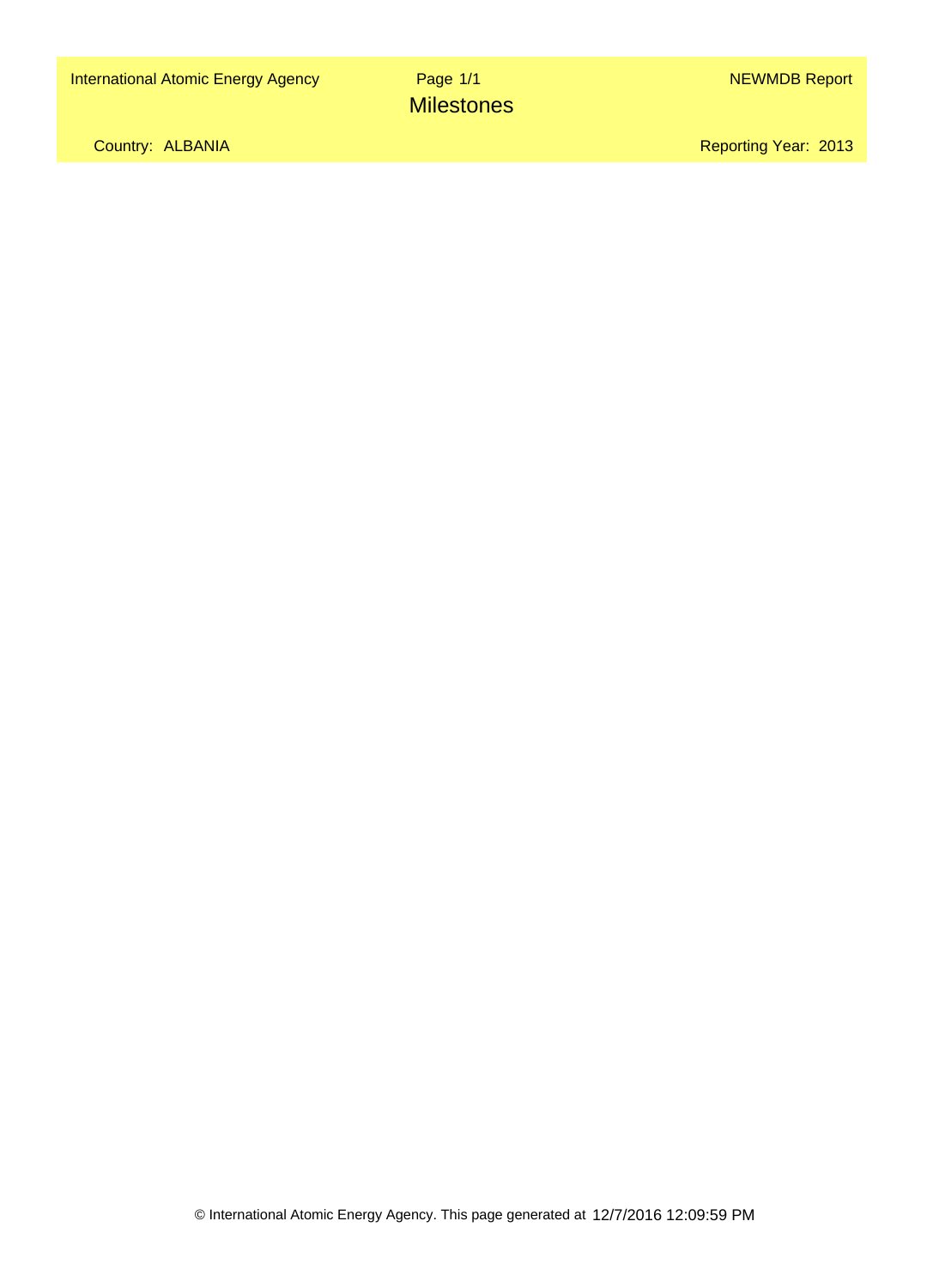Page 1/1**Policies** 

Country: ALBANIA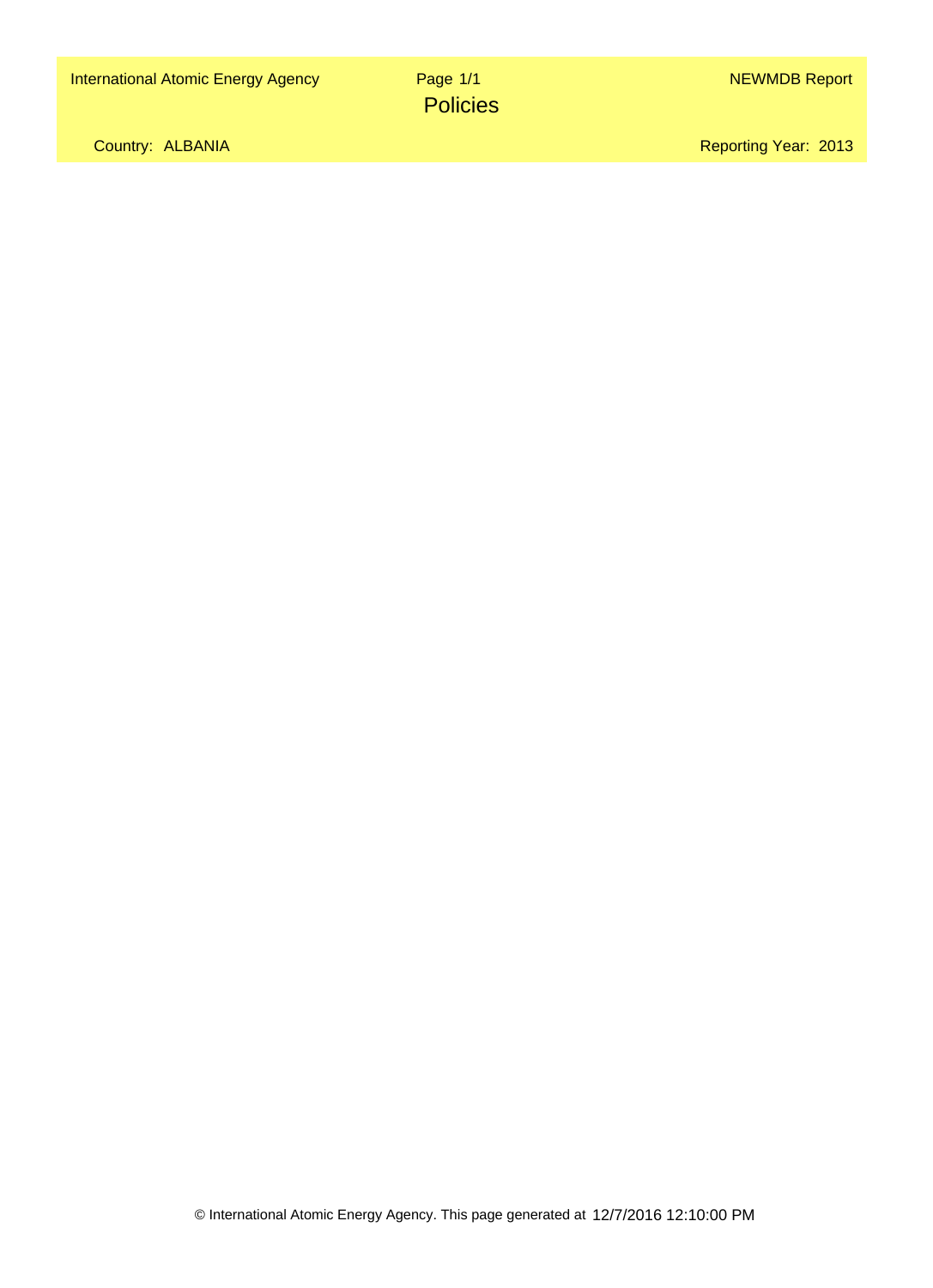| <b>International Atomic Energy Agency</b> |  |  |  |
|-------------------------------------------|--|--|--|
|-------------------------------------------|--|--|--|

# Radionuclide Inventory by Waste Class

Country: ALBANIA

Reporting Year: 2013

**No data available.**

**No data available.**

**No data available.**

**No data available.**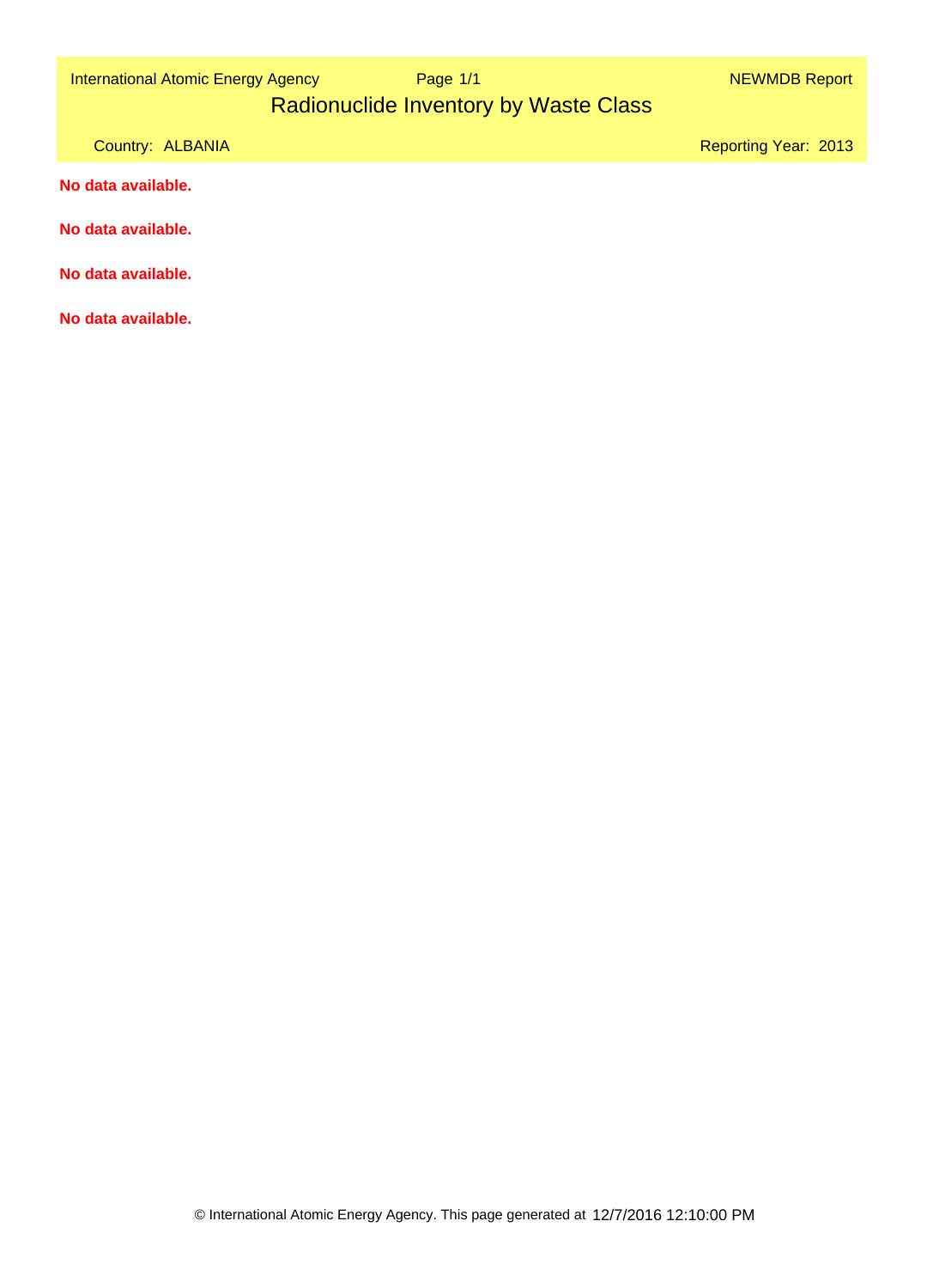International Atomic Energy Agency **1999 Page 1/1** NEWMOB Report

Spent Fuel Inventory Page 1/1

| Country: ALBANIA  |                                   | <b>Reporting Year: 2013</b> |
|-------------------|-----------------------------------|-----------------------------|
| <b>Spent Fuel</b> | in Storage                        |                             |
|                   | No data available.                |                             |
| <b>Spent Fuel</b> | in Disposal<br>No data available. |                             |
|                   |                                   |                             |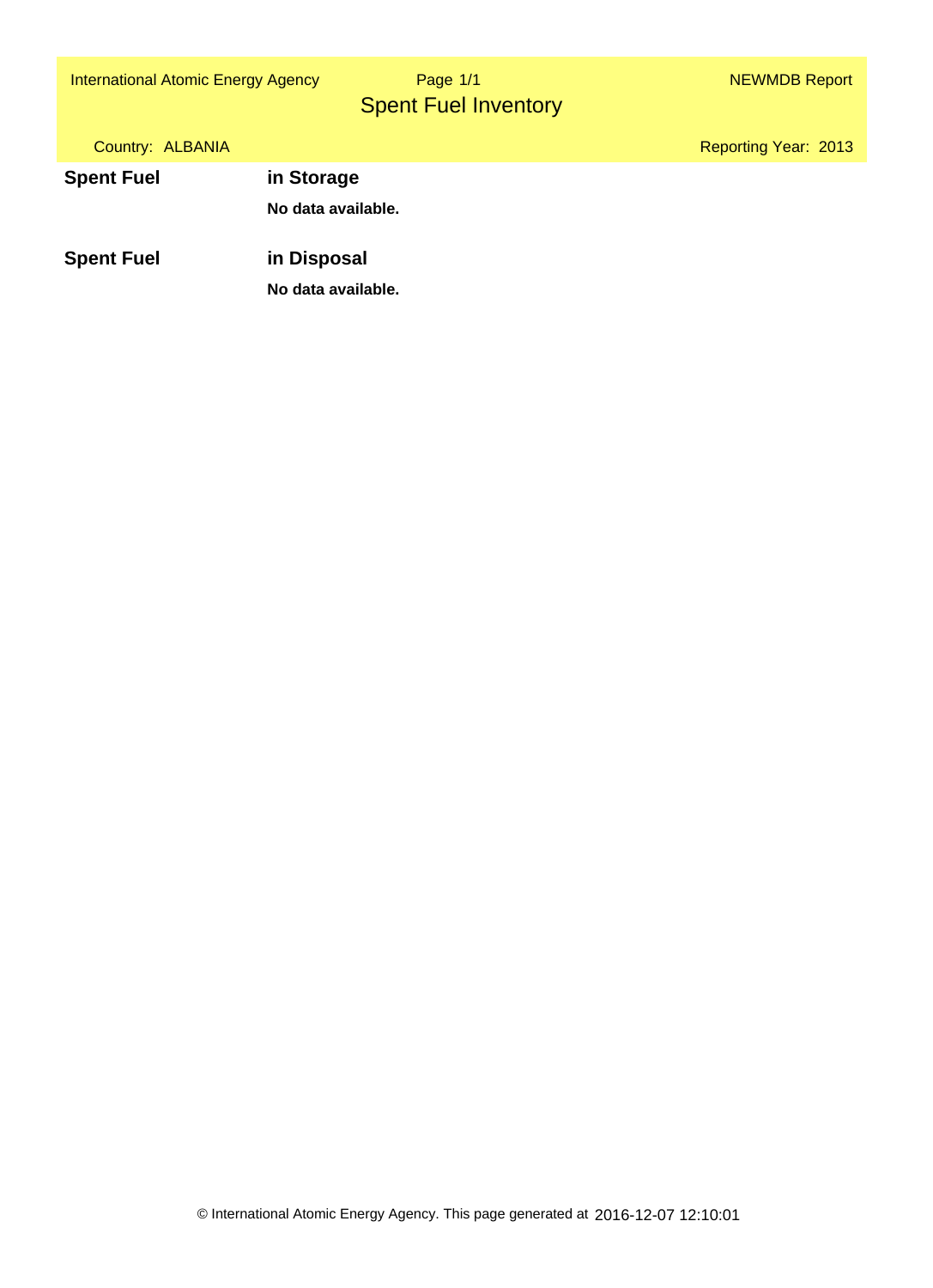Page 1/1

## Waste Management Infrastructure and Financing

Country: ALBANIA

Reporting Year: 2013

#### **National Infrastructure**

| <b>Nuclear Energy</b><br>Context:   |                                                                                                                                                                                                                                                                                                                                                                                                                                                                                                                                                                                                                                                                                                                                                                                                                                                                                                                                                                                   |
|-------------------------------------|-----------------------------------------------------------------------------------------------------------------------------------------------------------------------------------------------------------------------------------------------------------------------------------------------------------------------------------------------------------------------------------------------------------------------------------------------------------------------------------------------------------------------------------------------------------------------------------------------------------------------------------------------------------------------------------------------------------------------------------------------------------------------------------------------------------------------------------------------------------------------------------------------------------------------------------------------------------------------------------|
| Research &<br>Development:          |                                                                                                                                                                                                                                                                                                                                                                                                                                                                                                                                                                                                                                                                                                                                                                                                                                                                                                                                                                                   |
| Policies and<br>Programs:           |                                                                                                                                                                                                                                                                                                                                                                                                                                                                                                                                                                                                                                                                                                                                                                                                                                                                                                                                                                                   |
| Decommissioning<br>and Dismantling: |                                                                                                                                                                                                                                                                                                                                                                                                                                                                                                                                                                                                                                                                                                                                                                                                                                                                                                                                                                                   |
| Legal Framework:                    | Since 1972, Albania has a (legislation and a regulation) regulatory framework on<br>radiationprotection, which cover all relevant radiological safety issues. In 1995 in Albania<br>entered in forcethe new Radiation Protection Law approximated with international<br>standards. In 2008 there was anamendment to the Law taking into account new security<br>issues and increasing the independence ofregulatory body.<br>Law 8025 reviewed in 2008 establishes the Radiation Protection Commission (RPC) as the<br>regulatory body for radiation safety and the security of radioactive sources. Withnew an<br>amendment is increased the effective independence of regulatory Body. Members<br>arewithout<br>conflict of interest and are appointed by Council of Ministers. The RPC isresponsible for<br>enforcing radiation protection legislation. The Radiation Protection Office, placed under the<br>authority of RPC, is the designated as executive regulatory body. |
| Planned<br>Improvements:            |                                                                                                                                                                                                                                                                                                                                                                                                                                                                                                                                                                                                                                                                                                                                                                                                                                                                                                                                                                                   |

#### **National Financing**

| Nuclear<br>installations: |  |
|---------------------------|--|
| Legacy Wastes:            |  |
| Medical<br>installations: |  |
| Extractive<br>Industries: |  |
| Additional<br>Comments:   |  |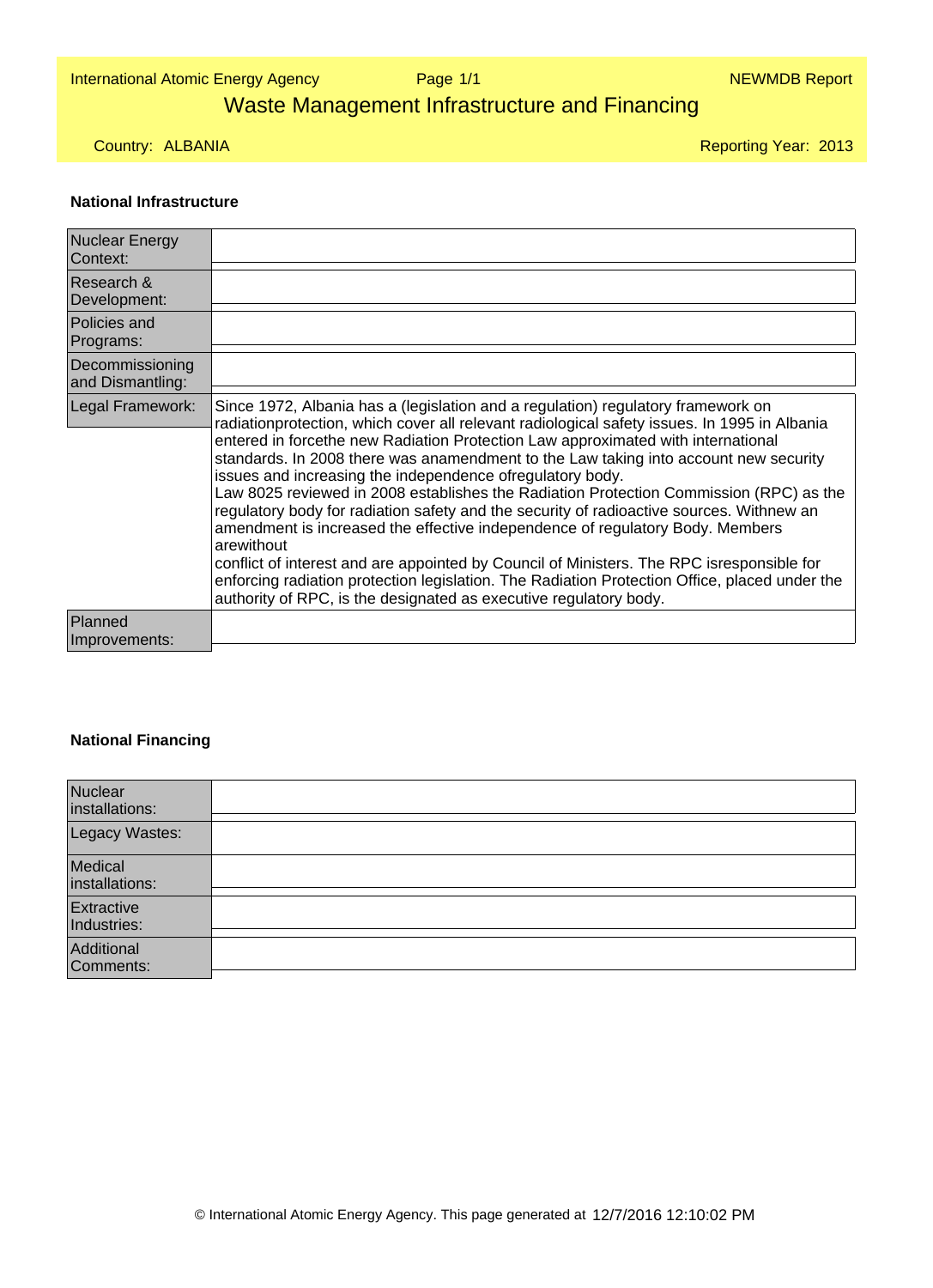International Atomic Energy Agency New York Page 1/1 New York New York NEWMDB Report

Page 1/1

### Waste Management Organisations

Country: ALBANIA

| Name:             |        |
|-------------------|--------|
| Full Name:        |        |
| Description:      |        |
| Address:          |        |
| Main Website:     |        |
| Year Established: |        |
| Legal Nature:     | Public |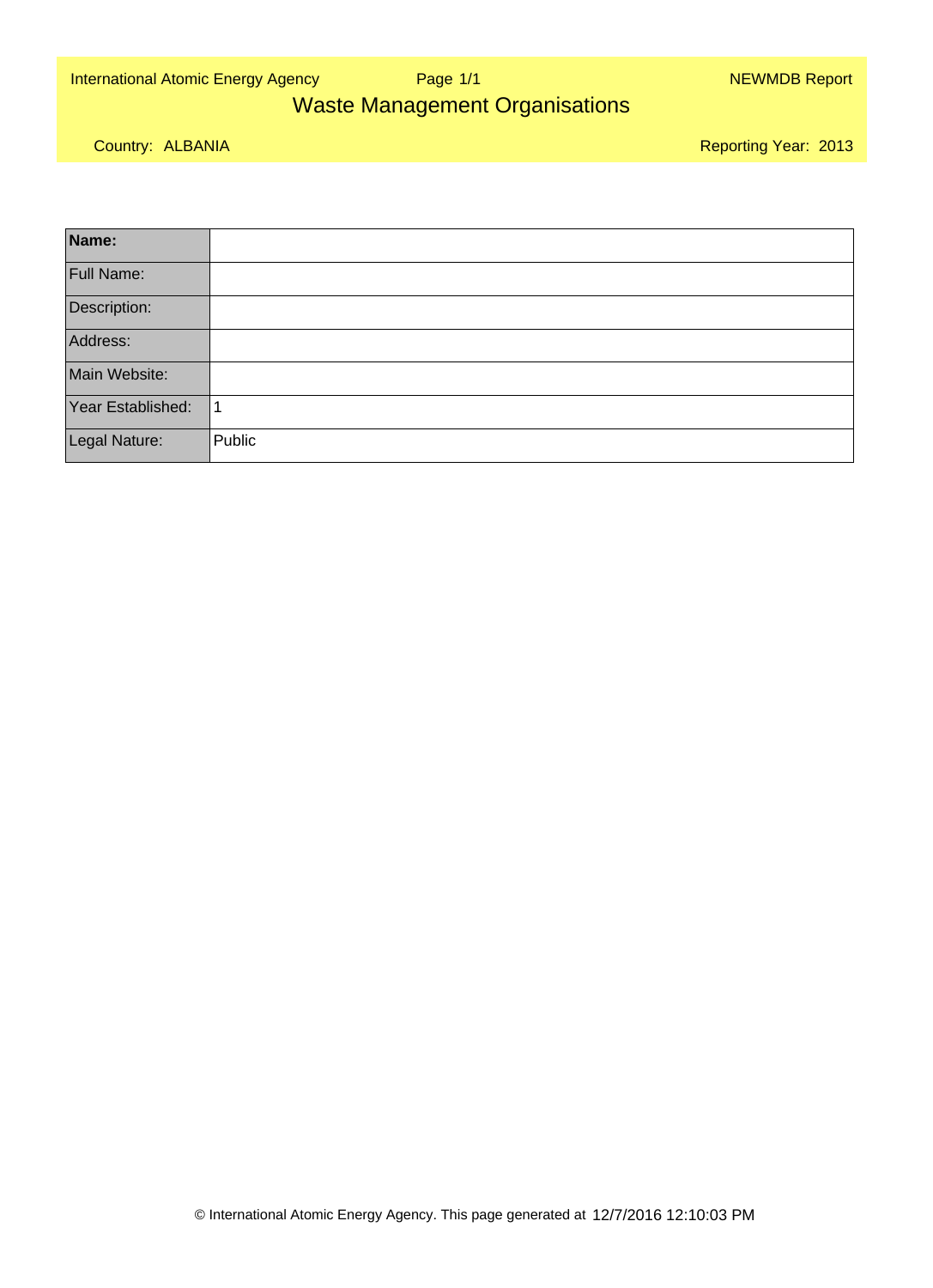International Atomic Energy Agency New York Page 1/1 New York New York NEWMDB Report

Page 1/1

### Waste Management Strategies

Country: ALBANIA

| <b>Waste Class</b> |  |
|--------------------|--|
| Strategy           |  |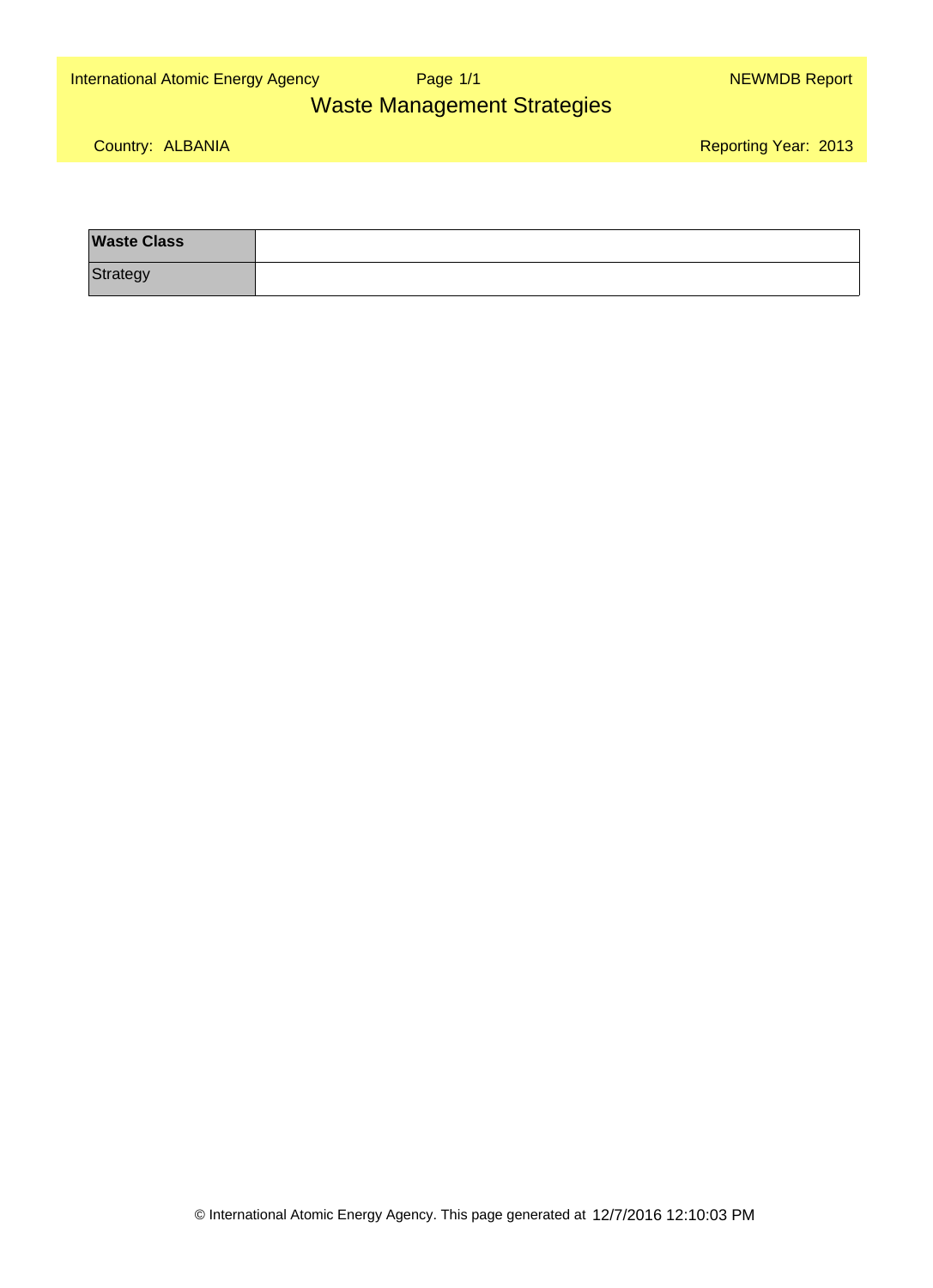International Atomic Energy Agency New York Page 1/1 New York New York NEWMDB Report

Page 1/1

### Waste Management Responsibility

Country: ALBANIA

| <b>Waste Class:</b>                                                |  |
|--------------------------------------------------------------------|--|
| <b>Regulatory Authority:</b>                                       |  |
| Treatment/Conditionin<br>g of Radioactive                          |  |
| Waste:                                                             |  |
| Transport of<br>Radioactive Waste:                                 |  |
| Development/operatio<br>n of interim Storage<br><b>Facilities:</b> |  |
|                                                                    |  |
| Development/operatio<br>n of Disposal Facilities:                  |  |
| <b>Waste Management</b><br>Organisation:                           |  |
| Additional Comments:                                               |  |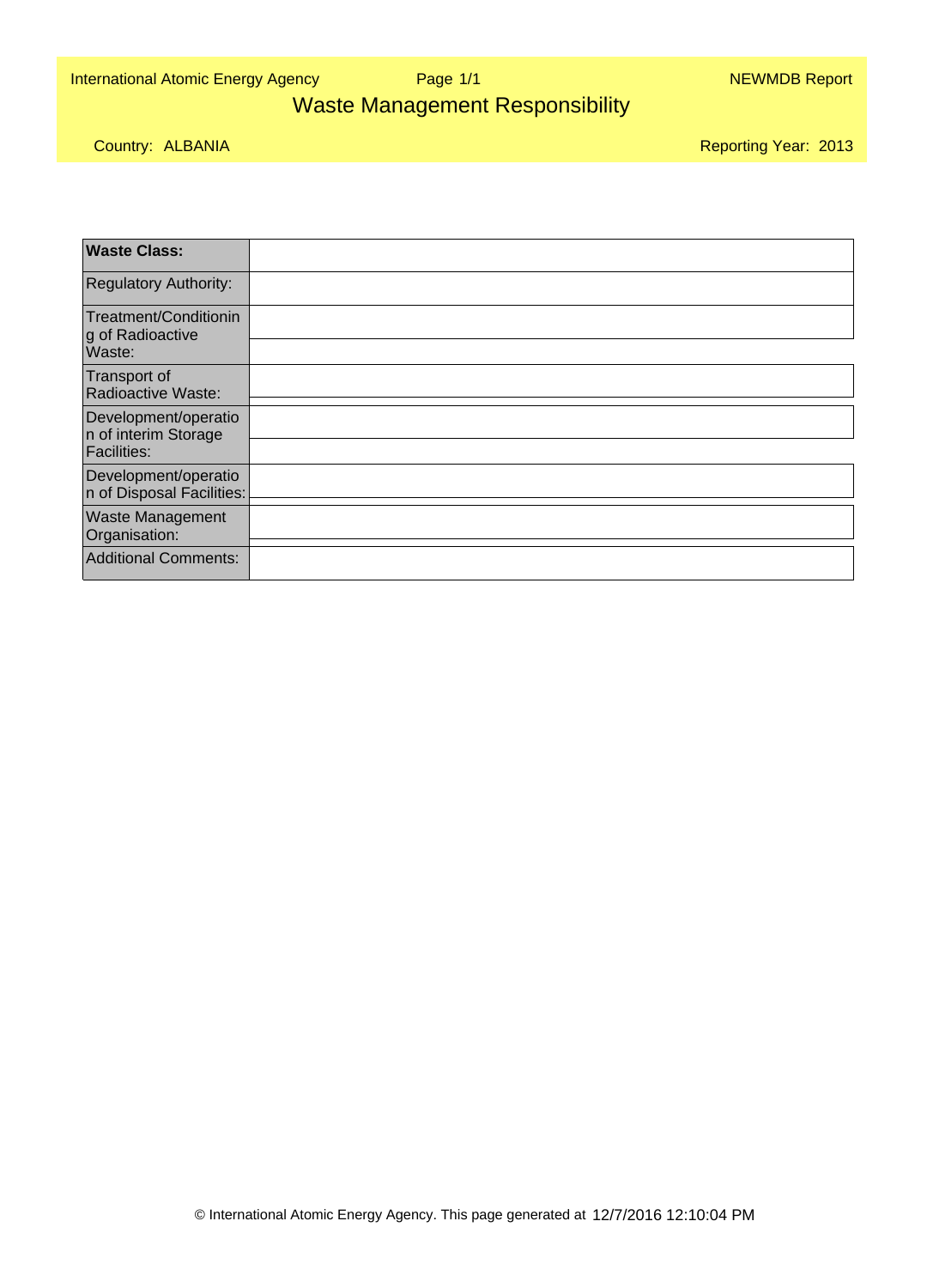#### Page 1/1International Atomic Energy Agency New York Page 1/1 New York New York NEWMDB Report Main Waste Producers

Country: ALBANIA

| Name:         |  |
|---------------|--|
| Full Name:    |  |
| Description:  |  |
| Address:      |  |
| Main Website: |  |